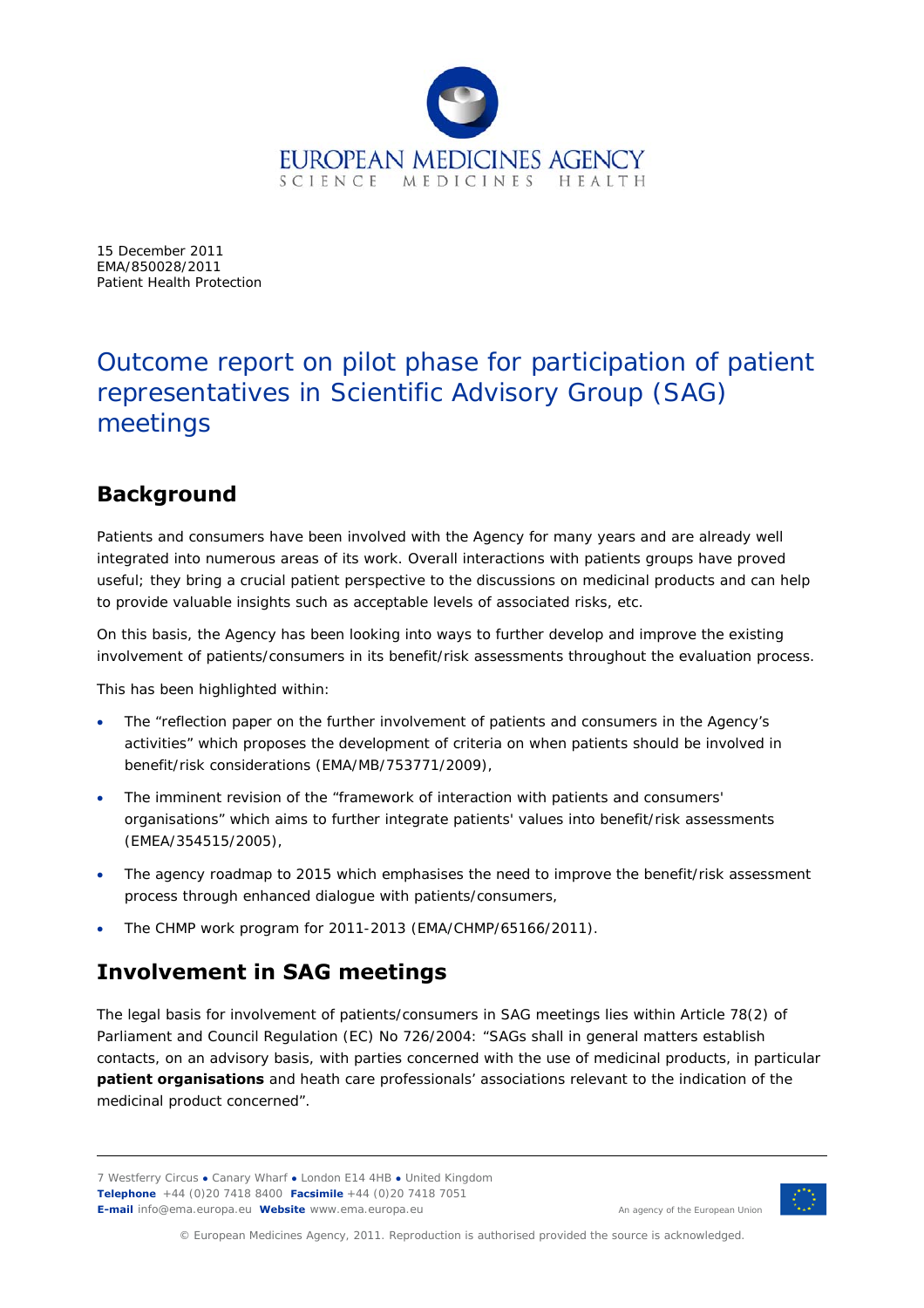Following the occasional participation of patients in some SAG meetings early in 2010, (as agreed by the CHMP - EMA/312354/2009), the CHMP requested to explore and further reflect on the participation of patient representatives in these meetings. For that purpose the CHMP included in its work program for 2011-2013 a specific action to run a pilot phase in which patients would participate in SAGs meetings for 1 year. It was also proposed that the analyses of this experience would be used to further decide on the way forward.

# **Pilot phase**

During the pilot phase patients were invited to attend SAG meetings during a period of one year as of October 2010. The objectives of the pilot phase were:

- To evaluate the contribution from the patient to the SAG meeting,
- To evaluate the impact on the overall process,
- To serve as a basis to define the way forward.

## *Methodology*

Patients were selected making use of the European network of patients' organisations which are eligible as per EMA selection criteria. Eligible organisations were contacted and were asked to identify suitable experts in the therapeutic area of interest for each SAG meeting and 1 to 2 (maximum) patients were selected to participate.

Each patient completed a Declaration of Interests (DoI) and signed a confidentiality undertaking. They received in advance relevant information as well as the questions to be addressed at the SAG. A member of EMA staff contacted the patient to brief him/her and to ensure they had understood the process and what was expected from them at the meeting, and remained available for any additional information or clarification the patient could need in advance of the meeting.

During the pilot phase, no case specific questions for patients were formulated in advance of the SAG meetings.

Patient participation and contribution was evaluated by way of questionnaires to be completed by both the patients and the SAG Chair and Rapporteur attending the different SAGs meetings.

The questionnaires are presented in Annexes 1 and 2 of this report.

The feedback obtained and its analyses are the basis for the present report and recommendations.

- During the period of the study 21 SAG meetings were held.
- A total of 22 patients participated in 18 of these meetings (for 3 SAGs no patients were available).
- Completed questionnaires were received from 18 patients and 19 Chairs / Rapporteurs.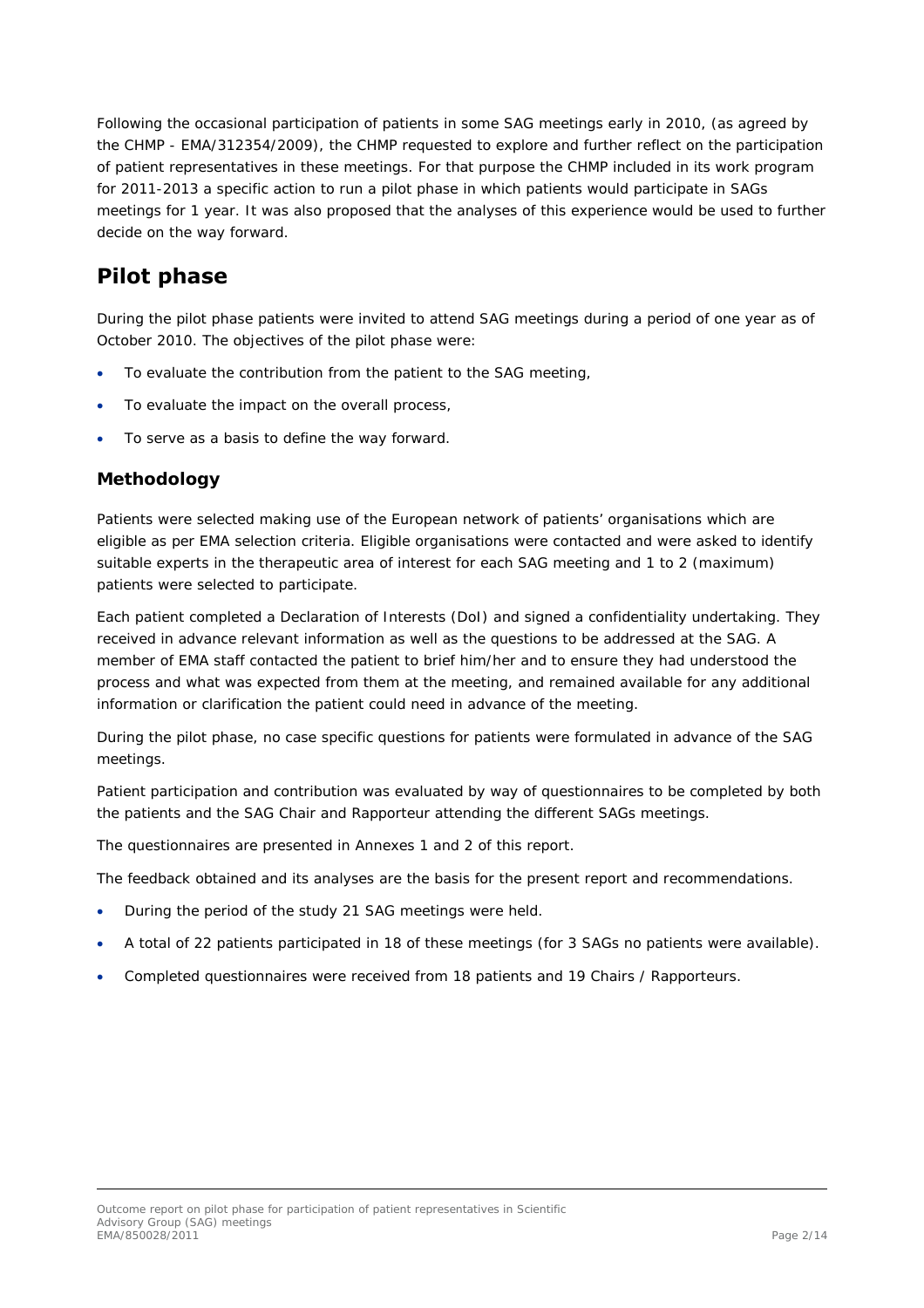# *Outcome results*

The overall results for each question are shown in the graphs below:

# **Responses to the questionnaire from Chairs/Rapporteurs:**



**The patient seemed adequately prepared and able to follow the discussion**

**The patient representative contributed to the discussion during the meeting**



Outcome report on pilot phase for participation of patient representatives in Scientific Advisory Group (SAG) meetings EMA/850028/2011 Page 3/14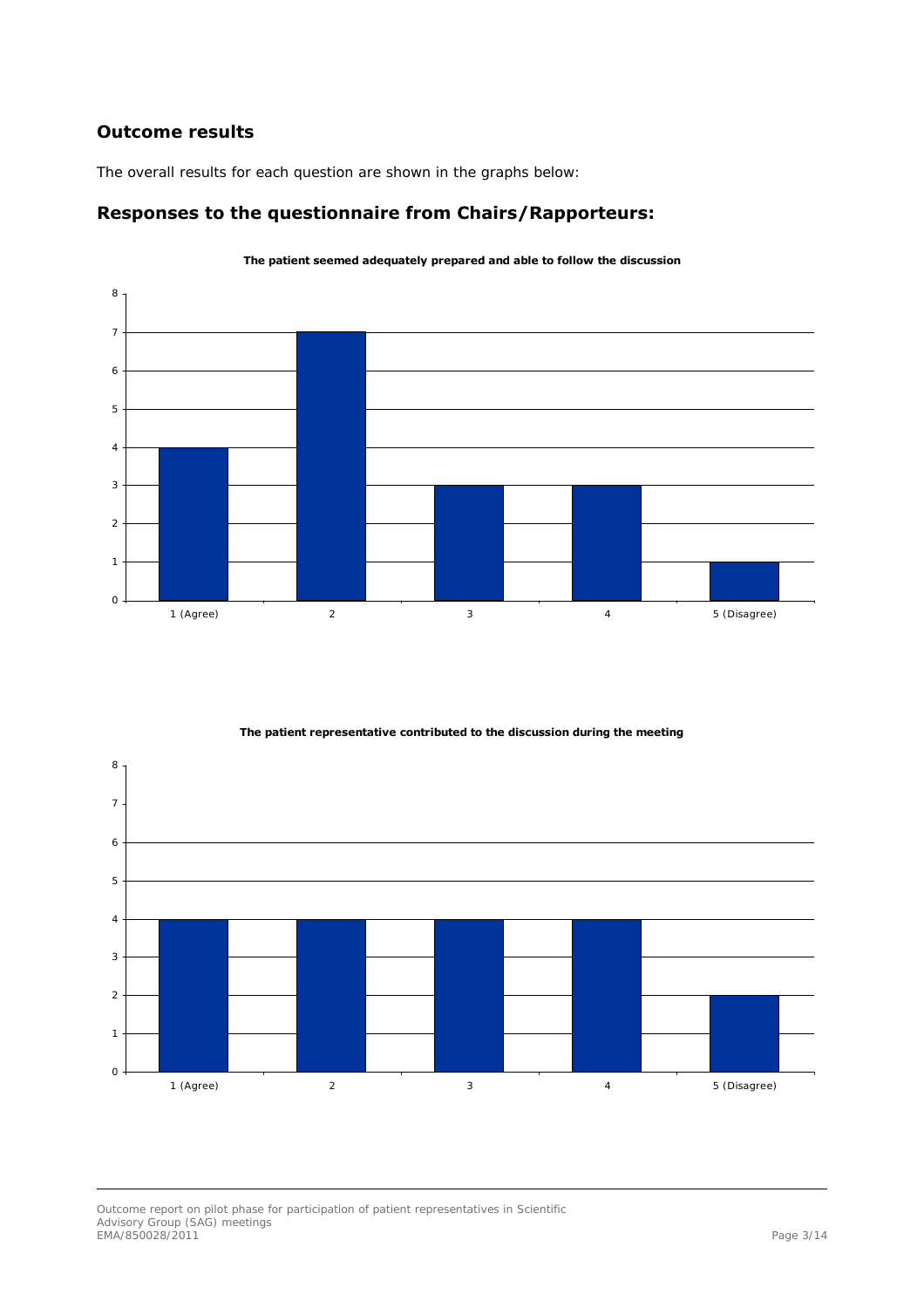





**The patient representative contribution had an impact on the outcome**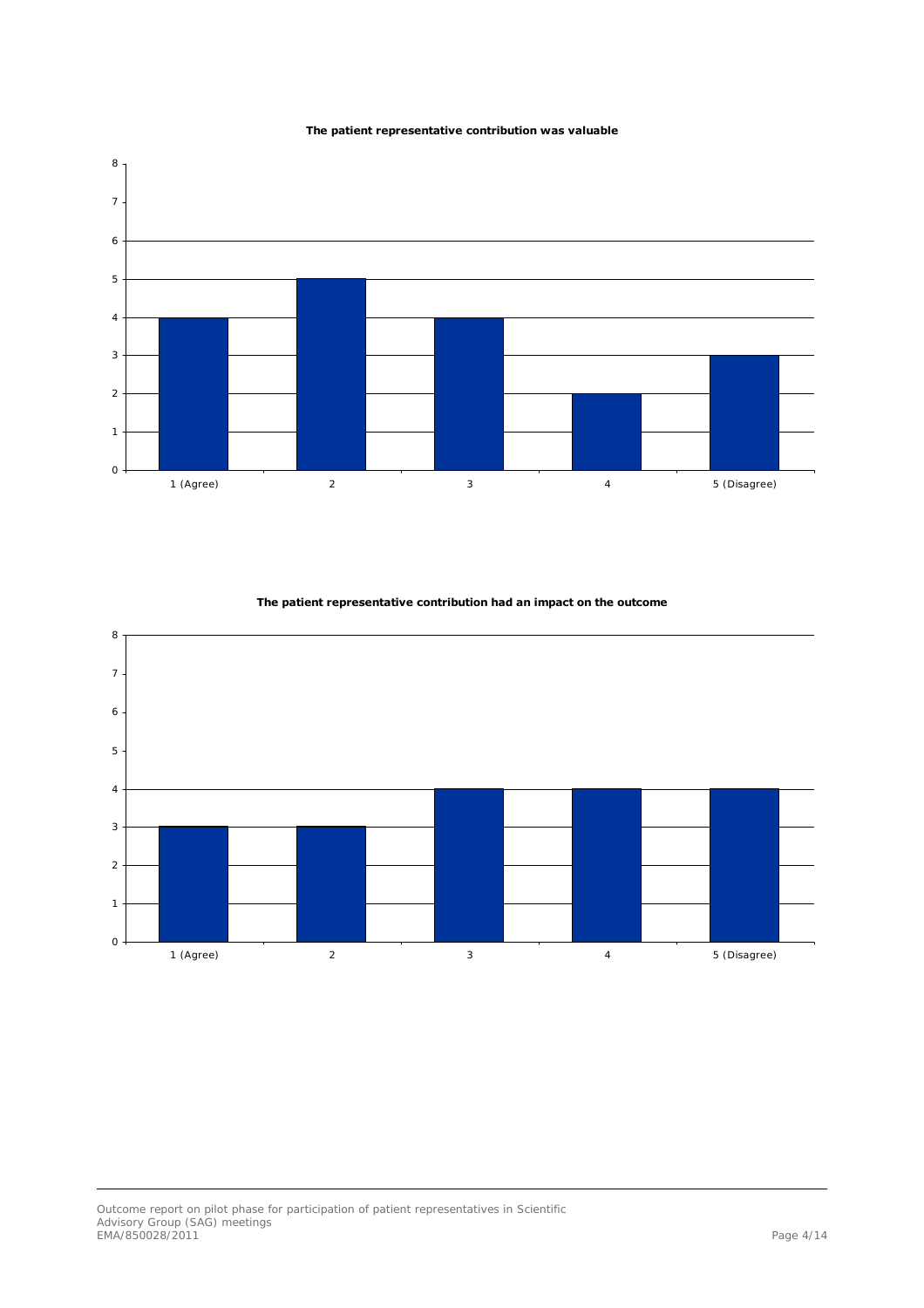#### **The overall presence of the patient was beneficial**



## **Open comments received from Chairs/Rapporteurs:**

- The patients were very active in the discussions and gave a really interesting perspective that was very useful in forming an opinion on the product.
- As Chairman of the CNS-SAG for approx 5 years a number of patient representatives have helped during this time. My general feeling is that they contribute valuably to decisions about the benefit - to - risk decision, particularly by seeming less cautious about risks than the medical experts. Unsurprisingly they are not in a position to contribute to the scientific discussion about efficacy, but in the main they themselves recognise the limits of their expertise. My overall feeling is of a positive contribution and I would continue with their participation.
- The patient representative on the HIV SAG has always contributed well as they are nominated by the European AIDS Treatment Group a most impressive and well informed European patient and treatment advocacy group.
- Helpful and valuable!
- The discussion of the questions was quite technical so the opportunities for the patient representative to contribute as much as they normally would were somewhat limited. However, when he did contribute the comments were mostly useful.
- The value of patient representatives is variable. On this occasion the patient representative appeared well informed and able to follow the discussion. Her comments on the value of this therapy for patients were well received, but did not materially affect the outcome.
- She was given the opportunity to speak but she did not use this opportunity.
- She did not really contribute in my opinion.
- Patient representatives most often play a remote role.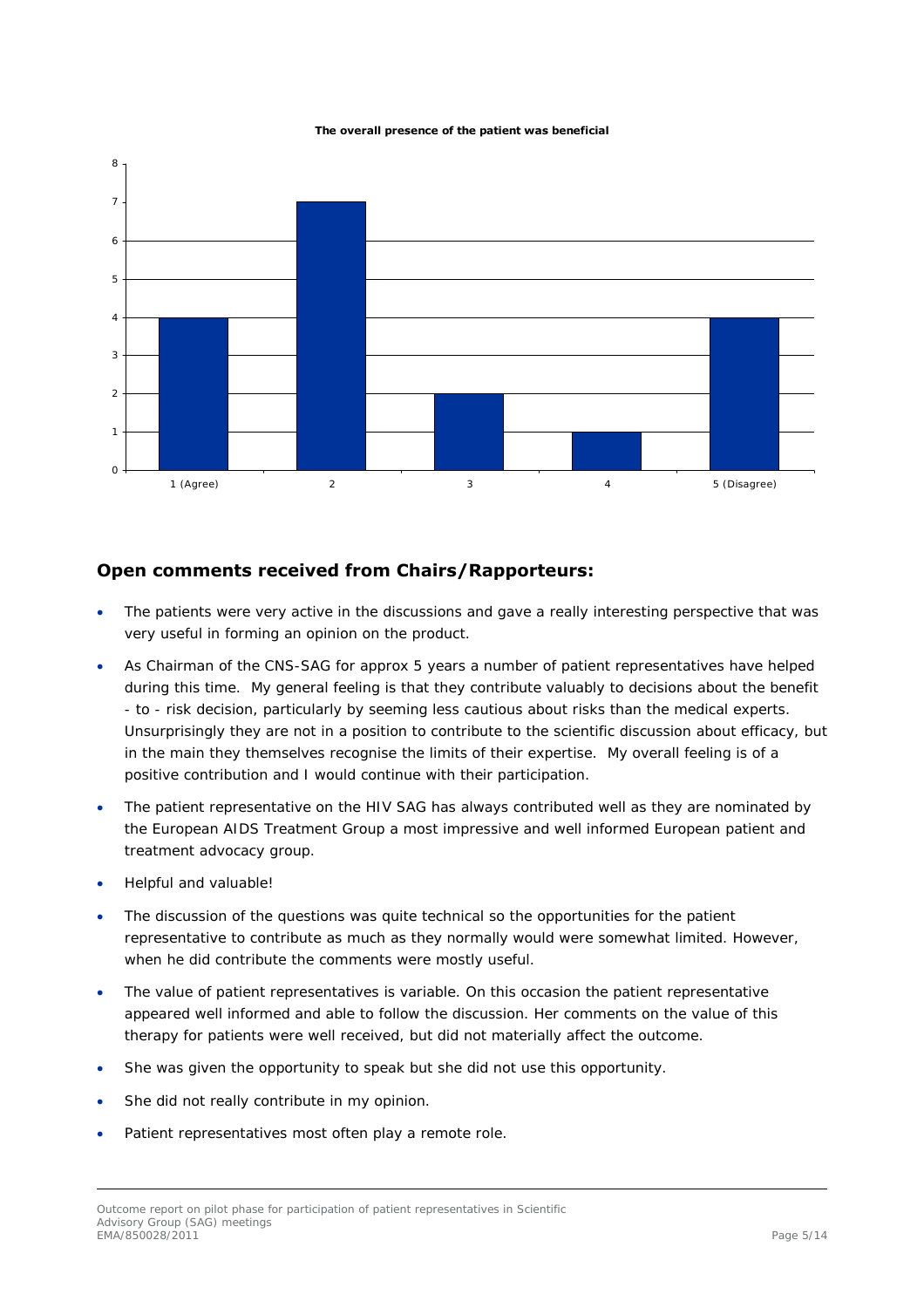# **Responses to the questionnaire from patients:**



**I received sufficient and understandable backgroun information on what a SAG is and how it fits in the Agency's work**

**I received sufficient and understandable information on the issues(s) for discussion at the meeting**

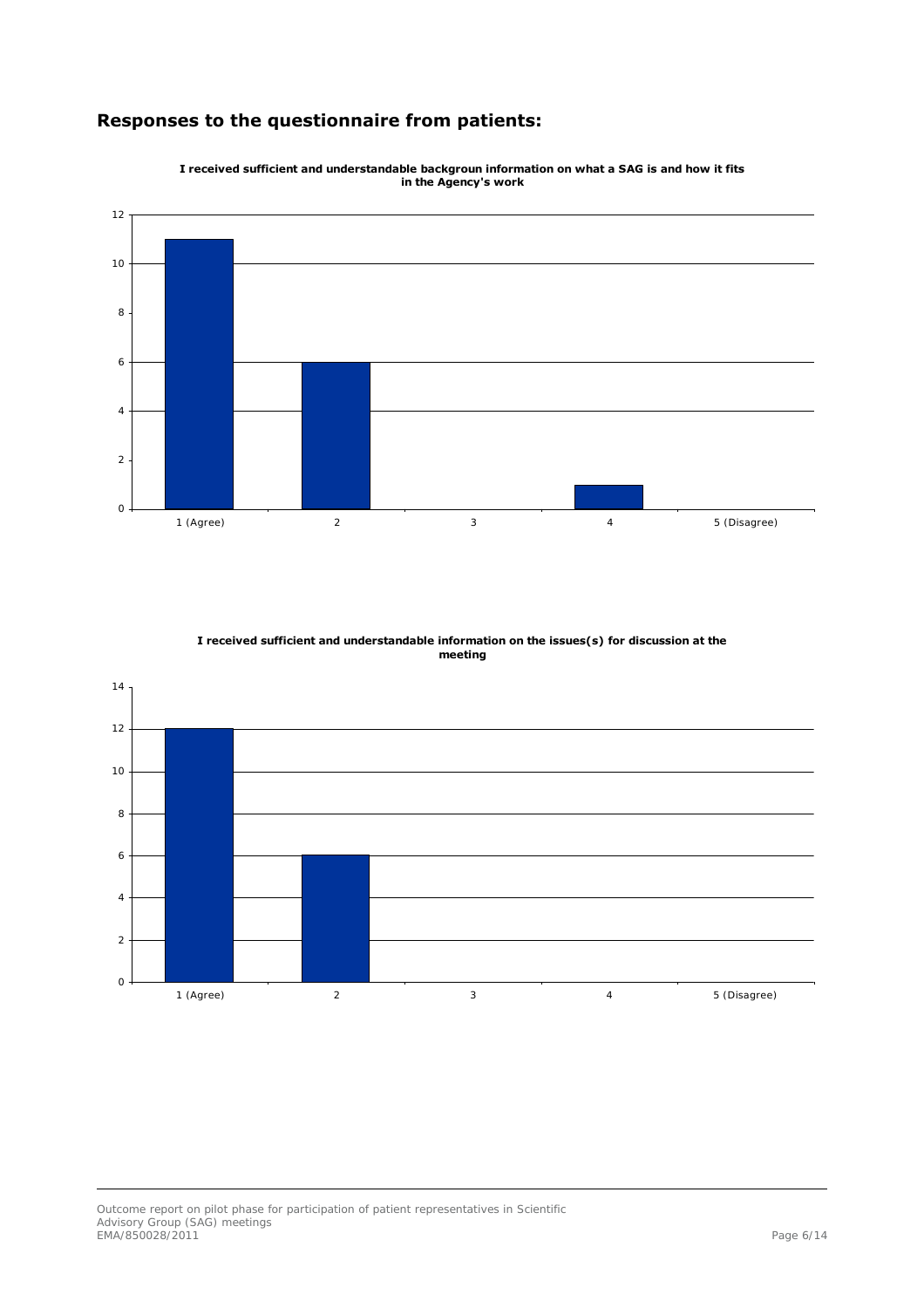#### **I knew what was exected of my participation at the meeting**



### **I was able to follow the discussion**

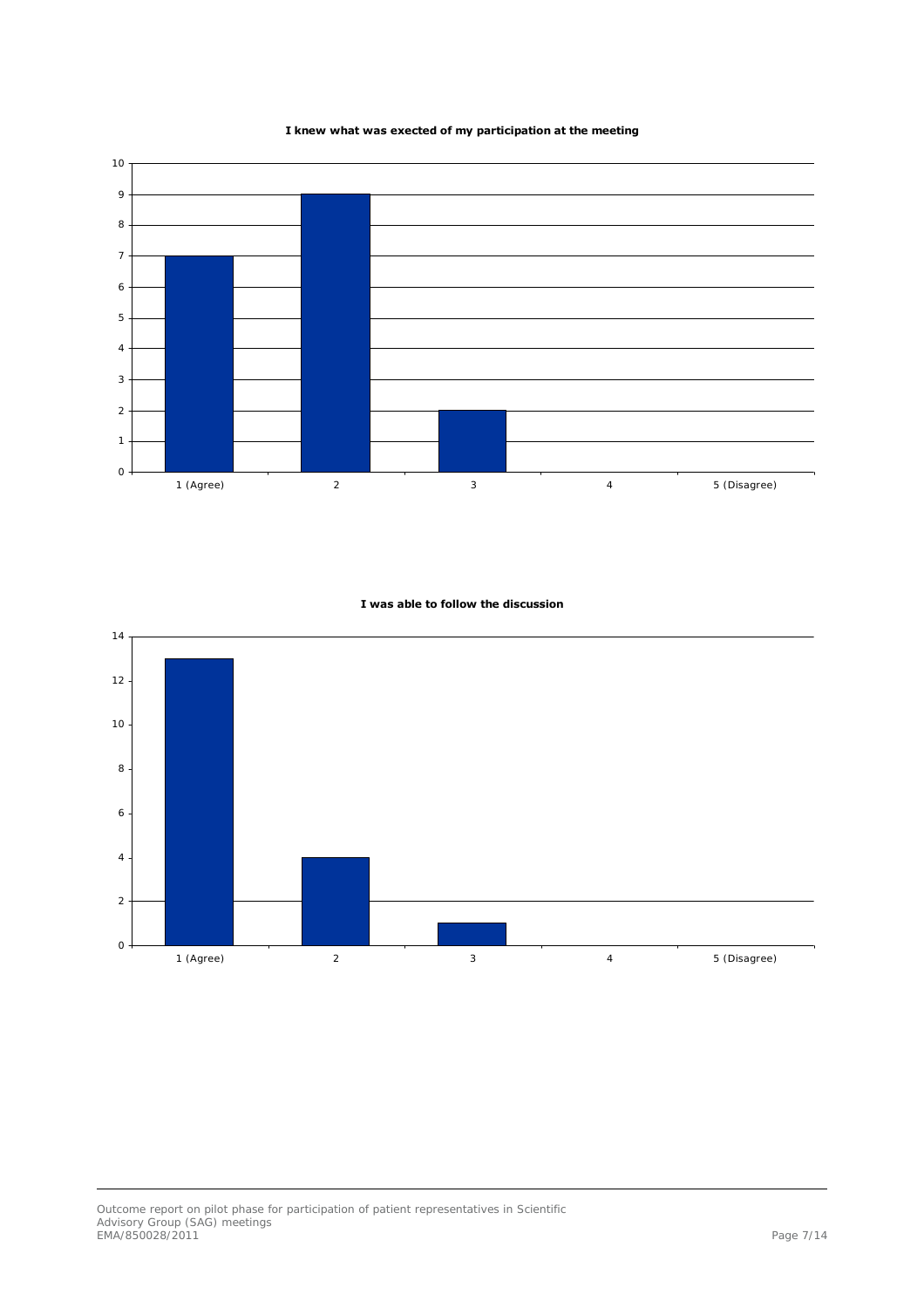#### **Was the patients' view specifically requested?**





**I was given adequate opportunities to provide input to the discussion**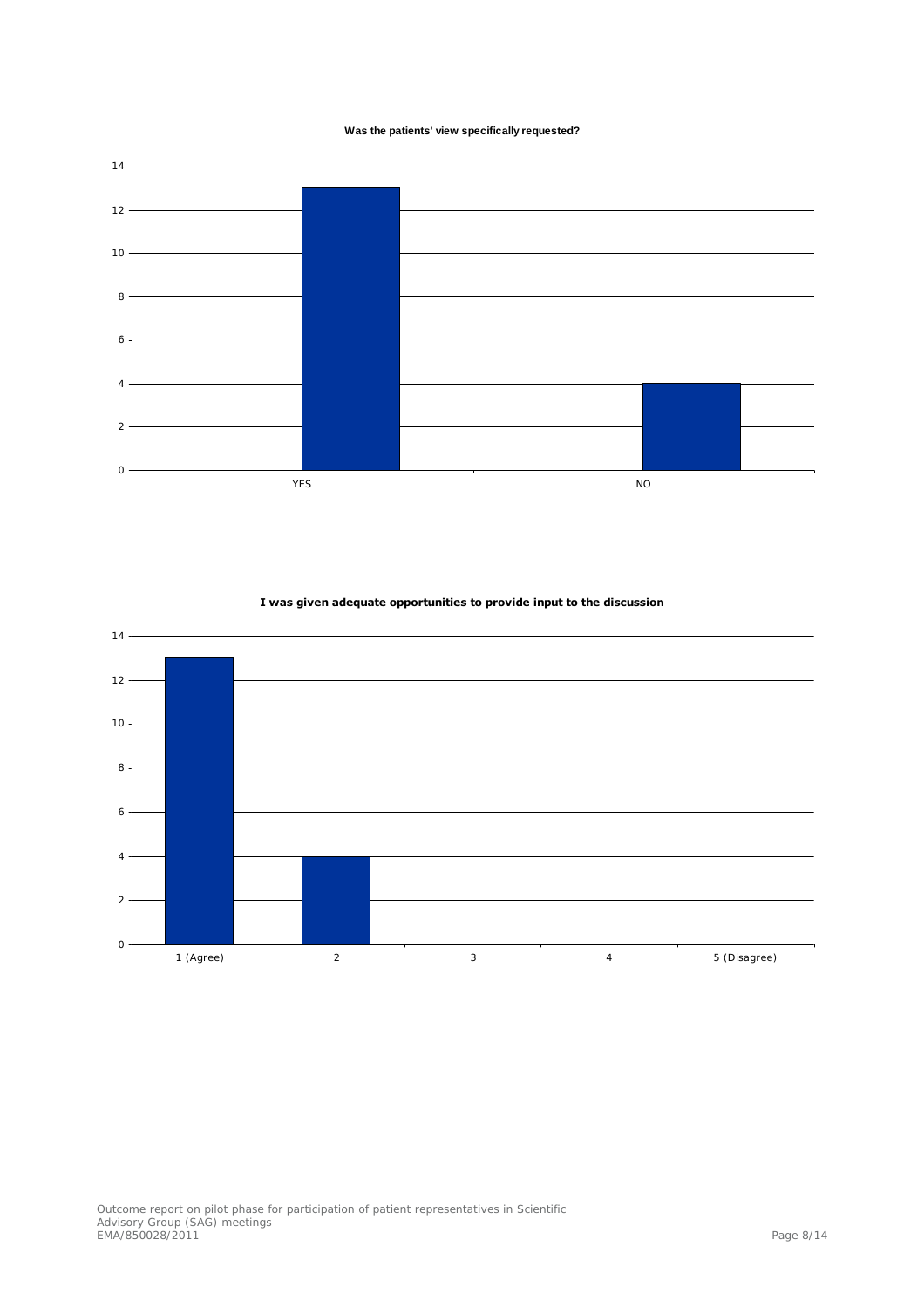#### **I feel my comments were taken into account during the discussion**



### **Open comments received from patients:**

- Absolutely fascinating, I learnt a lot that I didn't know about the drug. The other SAG members asked all the questions that were formulating in my head in much more succinct and elegant way, so I didn't actually say much in the meeting. The chair of the meeting was really excellent.
- A fascinating and valuable process. Thank you for this opportunity to learn about this therapy.
- A very good meeting.
- The information which was generally good, was received very late and therefore difficult to prepare sufficiently for the meeting. More background information on EMA procedures and acronyms would be welcome.
- Would have appreciated the paperwork earlier to study it.
- Would have appreciated being met at the lift as difficult to find the room. Paper work was not available until one week before - inadequate time to prepare.
- Problem with disability arrangement.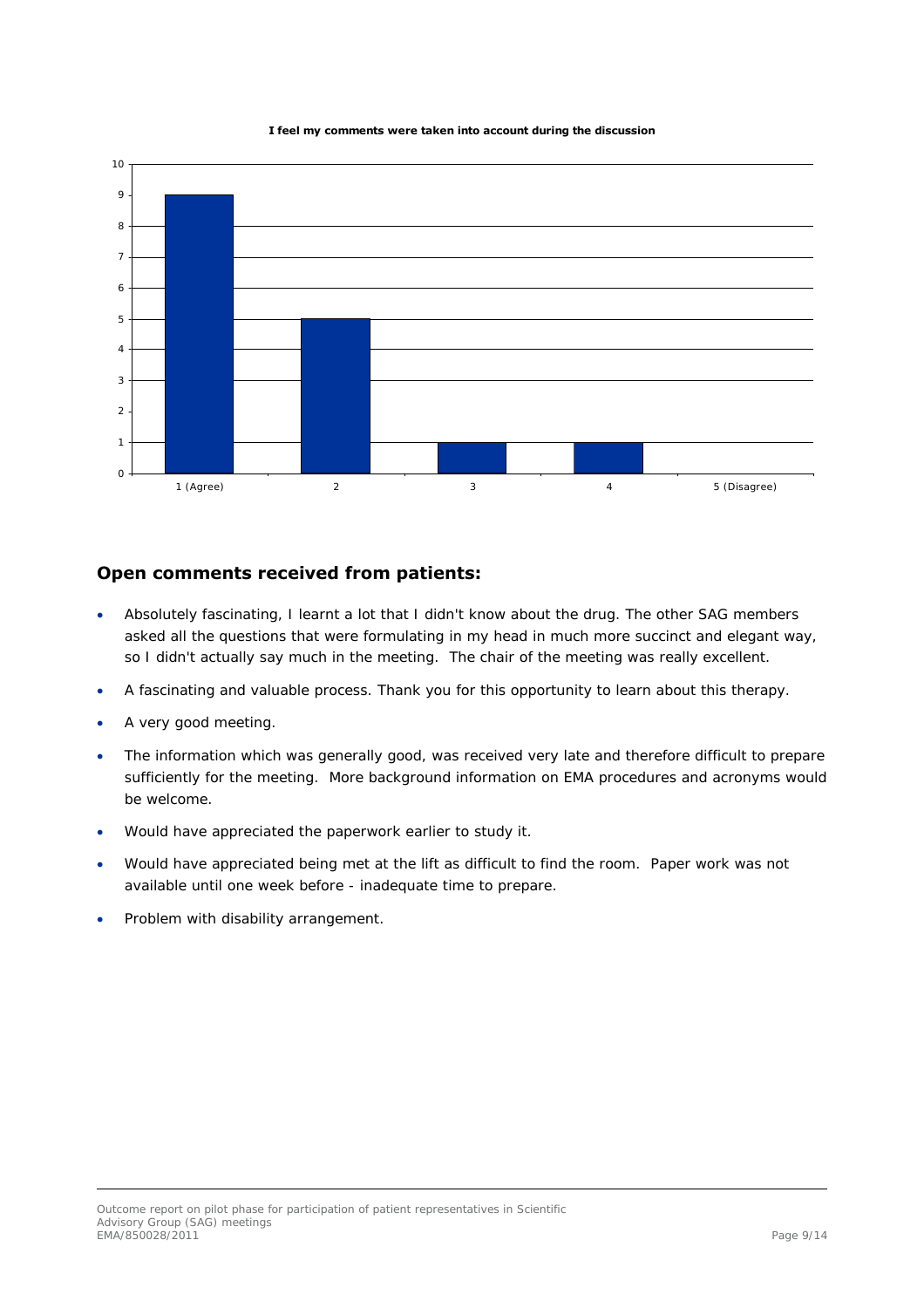## *Summary of responses*

## **Chairpersons and rapporteurs:**

If we look at the responses received from the chairs/rapporteurs, it is evident that they are to some extent varied but it can be summarised as follows:

- The majority (61%) felt that the patient was able to follow the discussions, (4 disagreed),
- Feedback on whether the patient contributed to the discussion is varied, and it seems that on several occasions the patients did not actively participate in the discussions or voice any opinions,
- More responders felt that the patient representative contribution was valuable (9), however there were several responders who felt that it was not important (5),
- There were mixed perceptions as to whether the patient contribution had an impact on the outcome, with 8 responders 'disagreeing', 6 agreeing that there had been an impact and 4 were neutral,
- The final question "was the overall presence of the patent beneficial" was generally positive; 11 agreed (61%), 5 disagreed and 2 were more neutral.

**The overall impression is that the patient contribution is variable, and can depend on the type of questions addressed during the SAG and on the individual patient who attended. On the whole, the assessment of contribution ranged from being beneficial (able to obtain patient views with an actual impact on the outcome) to having no actual impact; in all cases patients were well integrated in the dynamic of the SAGs and the meetings ran smoothly.** 

# **Patients:**

Looking at the responses received from the patient participants it would seem that overall:

- The majority felt that their view had been specifically sought and that there had been adequate opportunities to participate in the discussions,
- There were a reasonably high number of patient representatives who felt that their comments had been taken into account during the meeting,
- Patients received adequate background information prior to the meetings, both in terms of the purpose of a SAG, as well as details of the particular issues under discussion,
- It was however felt that this information could be provided earlier, to allow for better preparation.

**The overall impression is that the patient representatives found the meetings to be very informative and interesting and valued the opportunity to be able to participate and to be listened to.**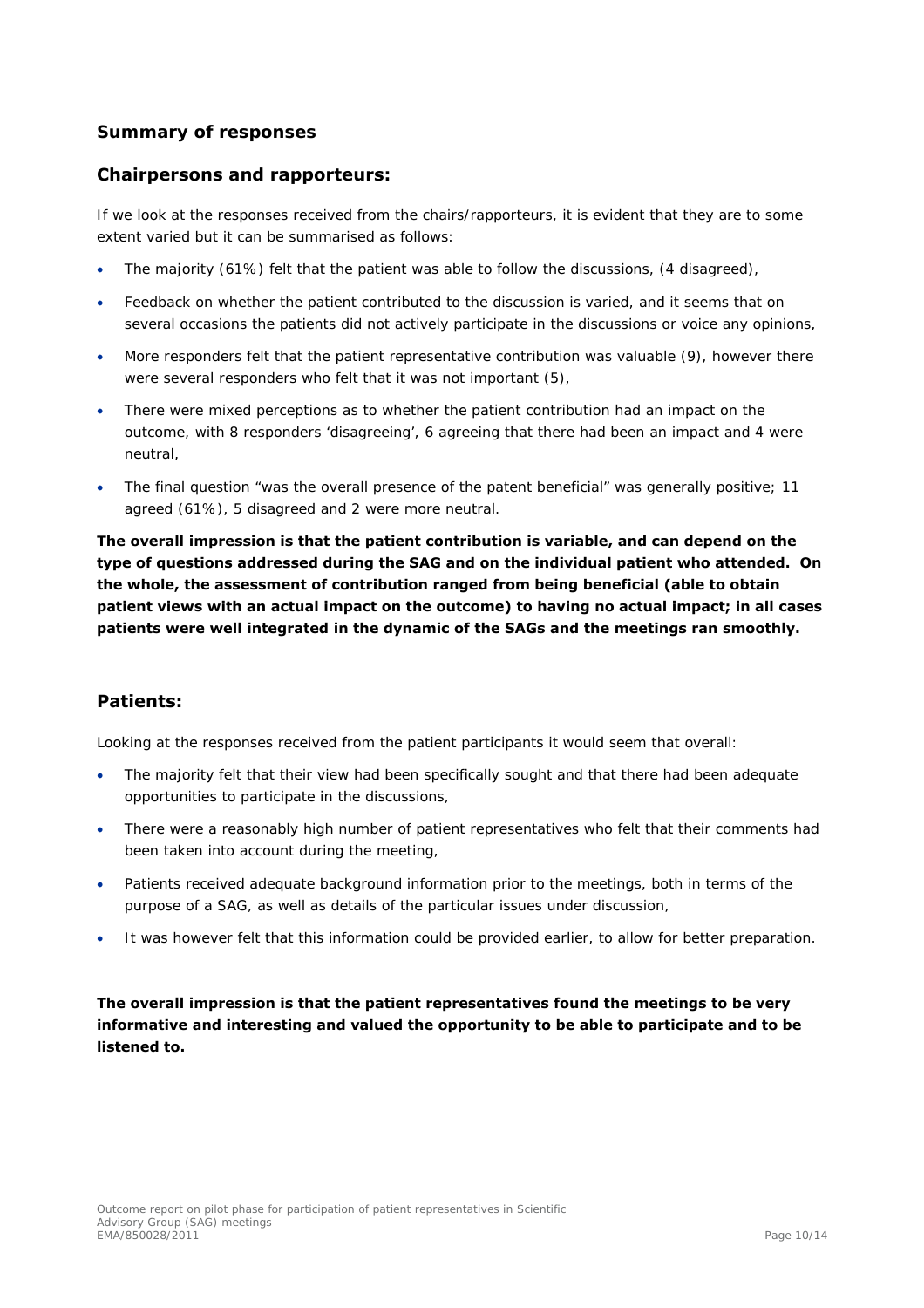# *Conclusion*

It should be noted that we are evaluating feedback obtained on the performance of single experts. These results and their subsequent analyses need to be put into the context of the dynamic of a meeting like the SAG where not all individual experts attending any one meeting will contribute equally and have an impact on the meeting's outcome.

The following is concluded:

- The patient representative contribution to SAG meetings is, as would be expected with any expert, variable,
- This contribution depends on the type of questions addressed during the SAG (more on acceptability of risk, less in terms of efficacy) and on the selected patients who attend the meeting,
- Patients do not always verbally participate in the discussion; however, there is an intrinsic value to their presence; only by having a patient present can his/her views be requested if, and when needed. This provides the potential for useful contributions (which the pilot phase demonstrated does occur, although not every time).
- Identifying in advance specific questions to be answered by patients would be expected to improve the capacity for patients to contribute.
- The SAG Chairpersons generally fulfilled their role in welcoming the patients, asking for their input and where applicable, identifying and addressing specific questions for them. This seems to be a factor which facilitates their participation.
- The inclusion of a patient viewpoint adds robustness to the SAGs output and enriches the overall evaluation of the benefit and risk of the medicine.
- Involvement in SAG meetings is highly valued from the patients' perspective and is an activity which provides increased transparency into the assessment process.
- The pilot phase demonstrated that patient participation does not disrupt the SAG process and that meetings ran smoothly. Additionally no issues in relation to confidentially were identified at any point of time during the pilot phase.
- It may not always be suitable and/or beneficial to include a patient representative in every SAG meeting.

# *Way forward - proposal for endorsement*

- Following the finalisation of the pilot phase, patients will continue to be invited to SAG meetings.
- Select the SAG meetings which, as per the outcome of the pilot phase, would more likely benefit from patient participation (i.e. exclude those where their attendance would not be useful; either due to the technical nature of the proposed discussions and/or where they do not specifically concern the benefit/risk of the product).
- Whenever possible, identify specific questions in advance to be answered by the patients.
- Provide extra training and support to facilitate patients' participation and performance.
- Ensure that a system is in place at the EMA in order to be able to select appropriate patients for participation.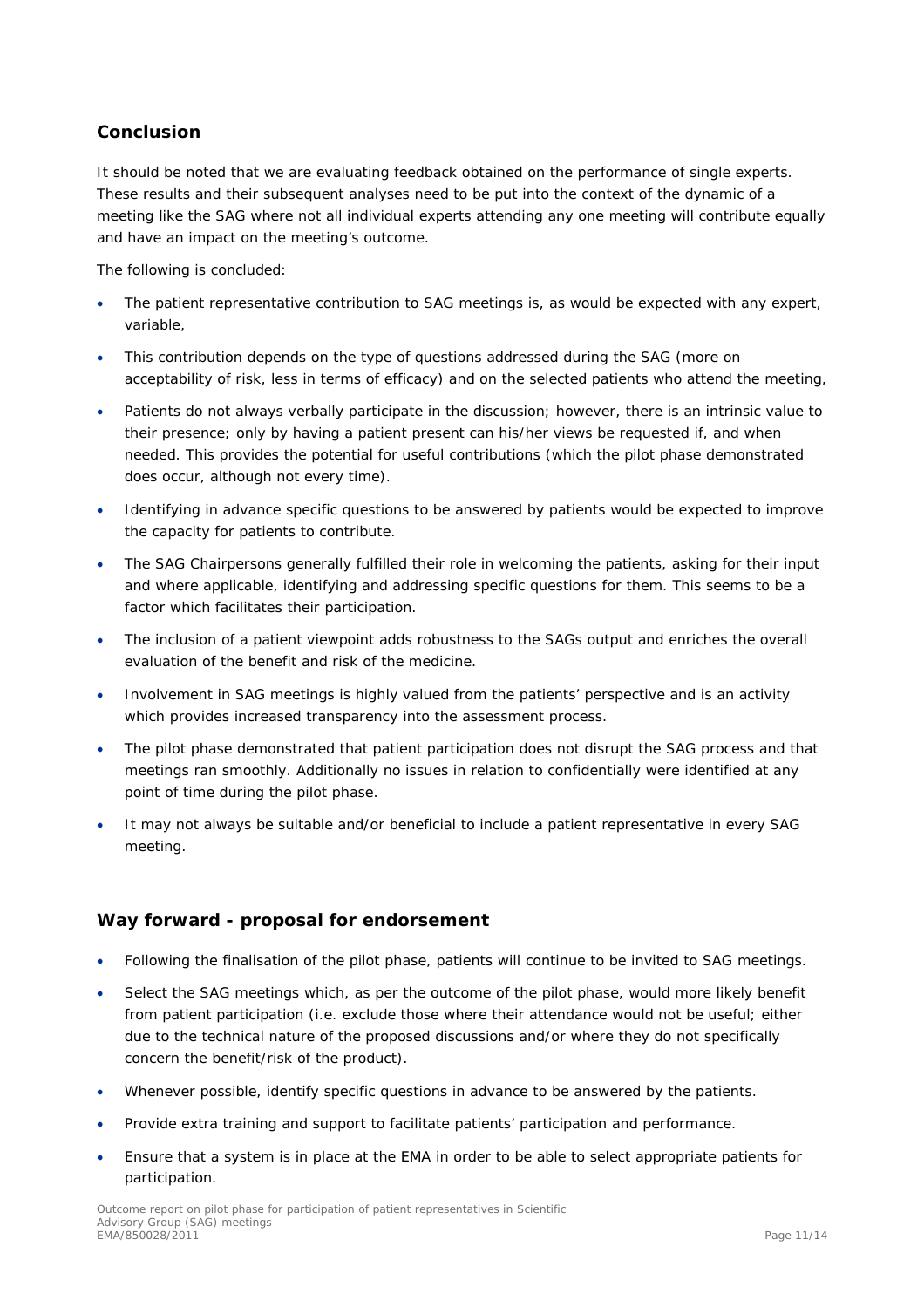Continue to monitor patient participation and contribution to SAG meetings.

# *Implementation (Organisational matters)*

It is proposed to maintain the current organisational arrangements concerning patient participation, as during the pilot phase:

- Patient representatives are principally contacted via the EMAs' existing network of European patients' organisations (and their members) who have been evaluated by the Agency and who fulfil the eligibility criteria (if there are none at EU level, a national one may be proposed).
- Selected patients should have direct knowledge of the disease and of the issues faced by patients (as patients, carers or through their organisation).
- Participation will consist preferably of 2 patients per meeting (maximum).
- Patient representatives should feel part of the meeting and able to contribute to the discussion at any point. The patients appreciate being welcomed, acknowledged and specifically asked if they have any comments; this encourages their involvement and their perspectives to be heard. It is recommended that Chairs continue to devote efforts to involve and facilitate patient participation in the discussions.
- The CHMP can take full advantage of patient participation and is encouraged to identify in advance any specific questions where patient input would be particularly valuable; however it is not expected as a routine.
- It is proposed to increase the support provided by the EMA by ensuring that the patient receives at least 2 weeks in advance of the meeting:
	- 'Patient friendly' background information on the issues for discussion,
	- An "information pack" on the Agency's work in general, including SAG meetings.
- Apart from written material, a conversation with an EMA member of staff will also continue to take place via telephone, to answer any queries prior to the meeting.
- Every patient representative will complete a DOI and confidentiality undertaking; these aspects will be carefully explained to them.
- The annual report on the interaction with patients and consumers, which is presented to the EMA Management Board and is published on the EMA website, will provide continued information on patient involvement in SAGs.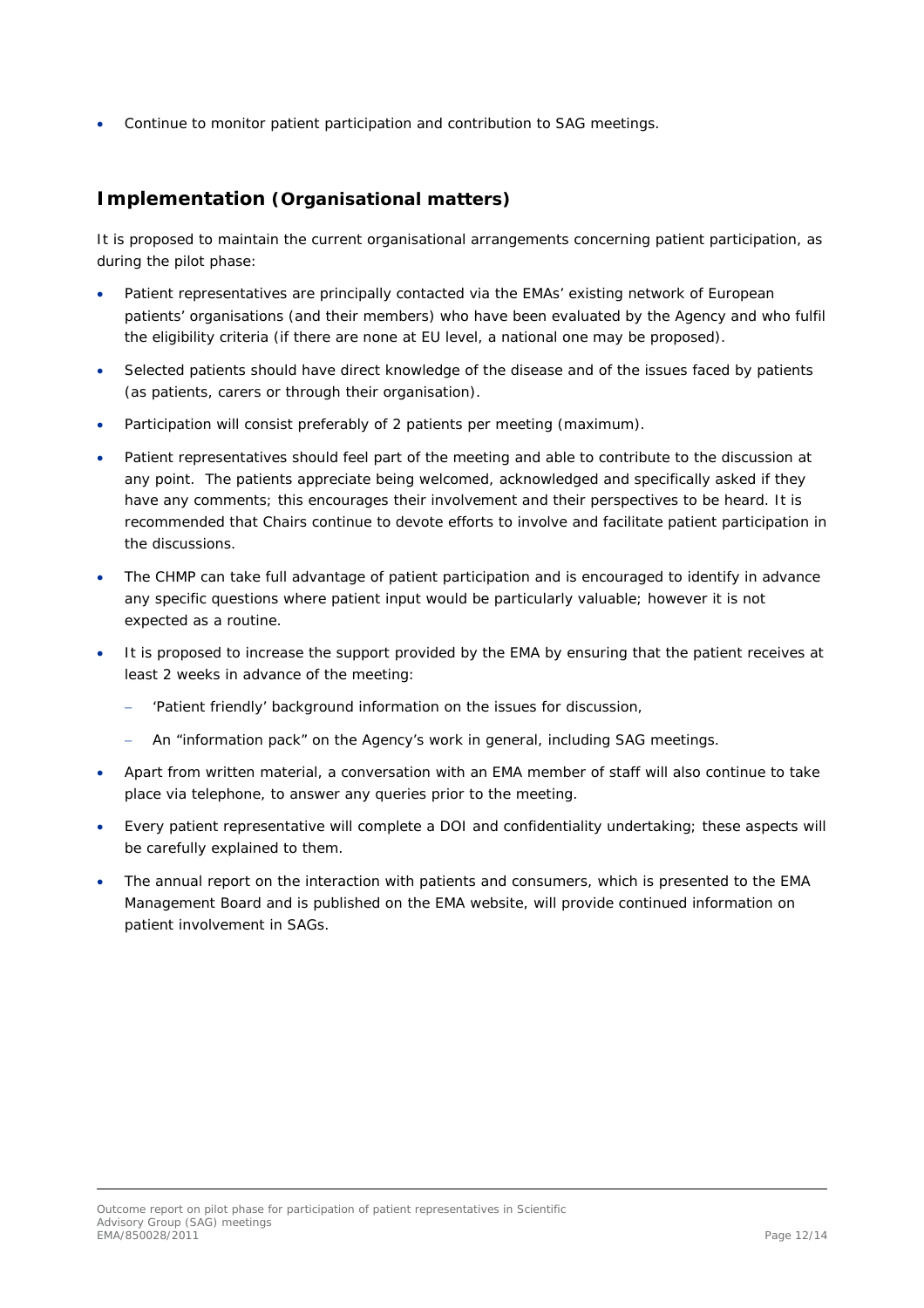# **ANNEX 1**

| SAG Questionnaire (Patient participation) for SAG Chair / Rapporteur<br>1. |                                                                                 |                              |        |          |                   |  |  |
|----------------------------------------------------------------------------|---------------------------------------------------------------------------------|------------------------------|--------|----------|-------------------|--|--|
|                                                                            |                                                                                 |                              |        |          |                   |  |  |
| Product:                                                                   |                                                                                 | Date:                        |        |          |                   |  |  |
|                                                                            |                                                                                 |                              |        |          |                   |  |  |
|                                                                            |                                                                                 |                              |        |          |                   |  |  |
|                                                                            |                                                                                 |                              |        |          |                   |  |  |
|                                                                            | 1. The patient representative seemed adequately prepared and able to follow the |                              |        |          |                   |  |  |
| discussion                                                                 | 1 (Agree)                                                                       | 2                            | з      | 4        | 5 (Disagree)      |  |  |
| Rating                                                                     | O                                                                               | C                            | O      | Ō        | O                 |  |  |
|                                                                            |                                                                                 |                              |        |          |                   |  |  |
|                                                                            |                                                                                 |                              |        |          |                   |  |  |
|                                                                            | 2. The patient representative contributed to the discussion during the meeting  |                              |        |          |                   |  |  |
|                                                                            | 1 (Agree)                                                                       | 2                            | з      | 4        | 5 (Disagree)      |  |  |
| Rating                                                                     | C                                                                               | C.                           | O      | $\sigma$ | $\circ$           |  |  |
|                                                                            |                                                                                 |                              |        |          |                   |  |  |
|                                                                            |                                                                                 |                              |        |          |                   |  |  |
|                                                                            | 3. The patient representative contribution was valuable<br>1 (Agree)            | 2                            | з      | 4        | 5 (Disagree)      |  |  |
| Rating                                                                     | C                                                                               | C.                           | ō      | $\sigma$ | o                 |  |  |
|                                                                            |                                                                                 |                              |        |          |                   |  |  |
|                                                                            |                                                                                 |                              |        |          |                   |  |  |
|                                                                            | 4. The patient representative contribution had an impact on the outcome         |                              |        |          |                   |  |  |
|                                                                            | 1 (Agree)<br>C                                                                  | $\overline{\mathbf{2}}$<br>O | з<br>O | 4<br>C   | 5 (Disagree)<br>C |  |  |
| Rating                                                                     |                                                                                 |                              |        |          |                   |  |  |
|                                                                            |                                                                                 |                              |        |          |                   |  |  |
|                                                                            | 5. The overall presence of the patient representative was beneficial            |                              |        |          |                   |  |  |
|                                                                            | 1 (Agree)                                                                       | 2                            | з      | 4        | 5 (Disagree)      |  |  |
| Rating                                                                     | о                                                                               | с                            | о      | o        | o                 |  |  |
|                                                                            |                                                                                 |                              |        |          |                   |  |  |
|                                                                            |                                                                                 |                              |        |          |                   |  |  |
|                                                                            |                                                                                 |                              |        |          |                   |  |  |
|                                                                            |                                                                                 |                              |        |          |                   |  |  |
|                                                                            |                                                                                 |                              |        |          |                   |  |  |
|                                                                            |                                                                                 |                              |        |          |                   |  |  |
|                                                                            |                                                                                 |                              |        |          |                   |  |  |
| <b>Additional comments:</b>                                                |                                                                                 |                              |        |          |                   |  |  |
|                                                                            |                                                                                 |                              |        |          |                   |  |  |